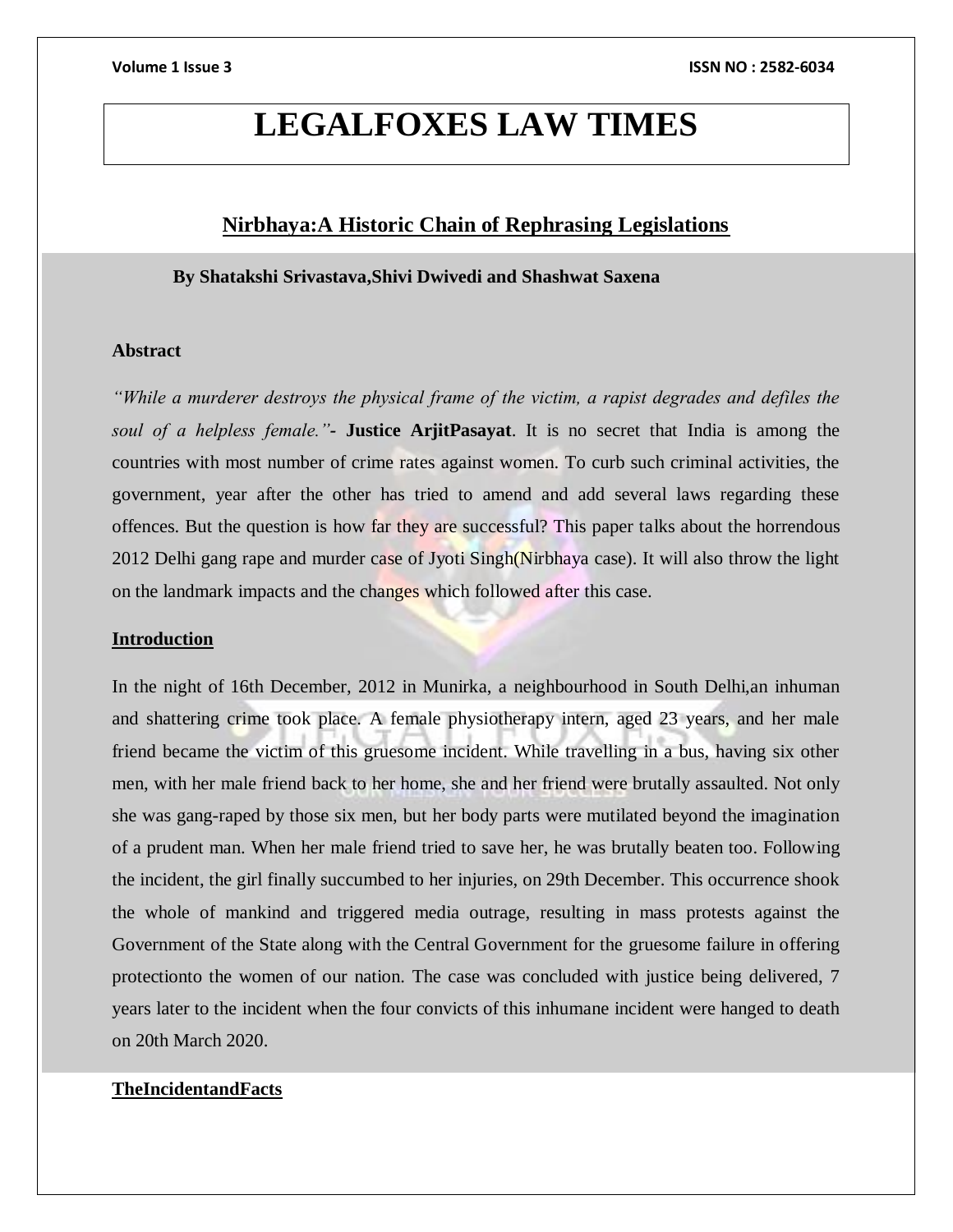On the night of 16th December, Nirbhaya (the female physiotherapy intern) with her male friend were waiting for a bus at Munirka to Dwarka at 9:30 PM, when a bus having tinted glass arrived carrying six men, including the driver, a boy, who was later proved to be juvenile. They called them and convinced them that the bus was going towards their destination. Being convinced that the bus was going towards their destination, they boarded the bus. After some time, Nirbhaya's male friend became suspicious as the bus driver diverted the bus from the normal route. When they objected, on why the bus has deviated from the normal route, all the six men on board including the driver, starter taunting Nirbhaya and her male friend as to what they were doing at this hour of the day alone, following which argument broke out between the Nirbhaya's male friend and the other men on board. During the argument, they got into a scuffle, after which he was beaten mercilessly and was knocked unconscious with an iron rod.

After this, the men went to Nirbhaya and dragged her to the rear of the bus while beating her, where they gang-raped her, while the bus kept on moving. She tried to resist and fight her assailant, biting three of the assailants and which made a mark on the assailants' body, but failed. She was not only raped by them but her body parts were mutilated mercilessly. Her intestines were pulled out, and as per the medical reports, an iron rod was penetrated in her genitals. And as per the police report, the iron rod which was used was rusted. After beating and raping her, the attackers threw them out to the moving bus. The victims were found partially naked by a passerby at 11 pm, who later called the police and took the victims to Safdarjung Hospital. In the hospital, Nirbhaya was given emergency treatment and was immediately kept on mechanical ventilation. According to medical reports, she was found with several injuries and bite marks all over her body.

The police started the investigation, it was found out from the CCTV of the highway that the bus was a White Private School Bus. The operator was identified as being contracted by a private school in South Delhi, Ram Singh. The police team rushed to Guru Ravi Das Camp, a slum in South Delhi, the residence of Ram Singh, on 17th December, he was nabbed and was taken to the bus which was parked there. The forensic team was called immediately and they found two bloodstained iron rods, a debit card carrying the name of Asha Devi, mother of Nirbhaya. There were traces of blood, and hair inside the bus. Police also recovered a T-shirt and a pair of bloodstained slippers. After which he was taken to the police station. After interrogation the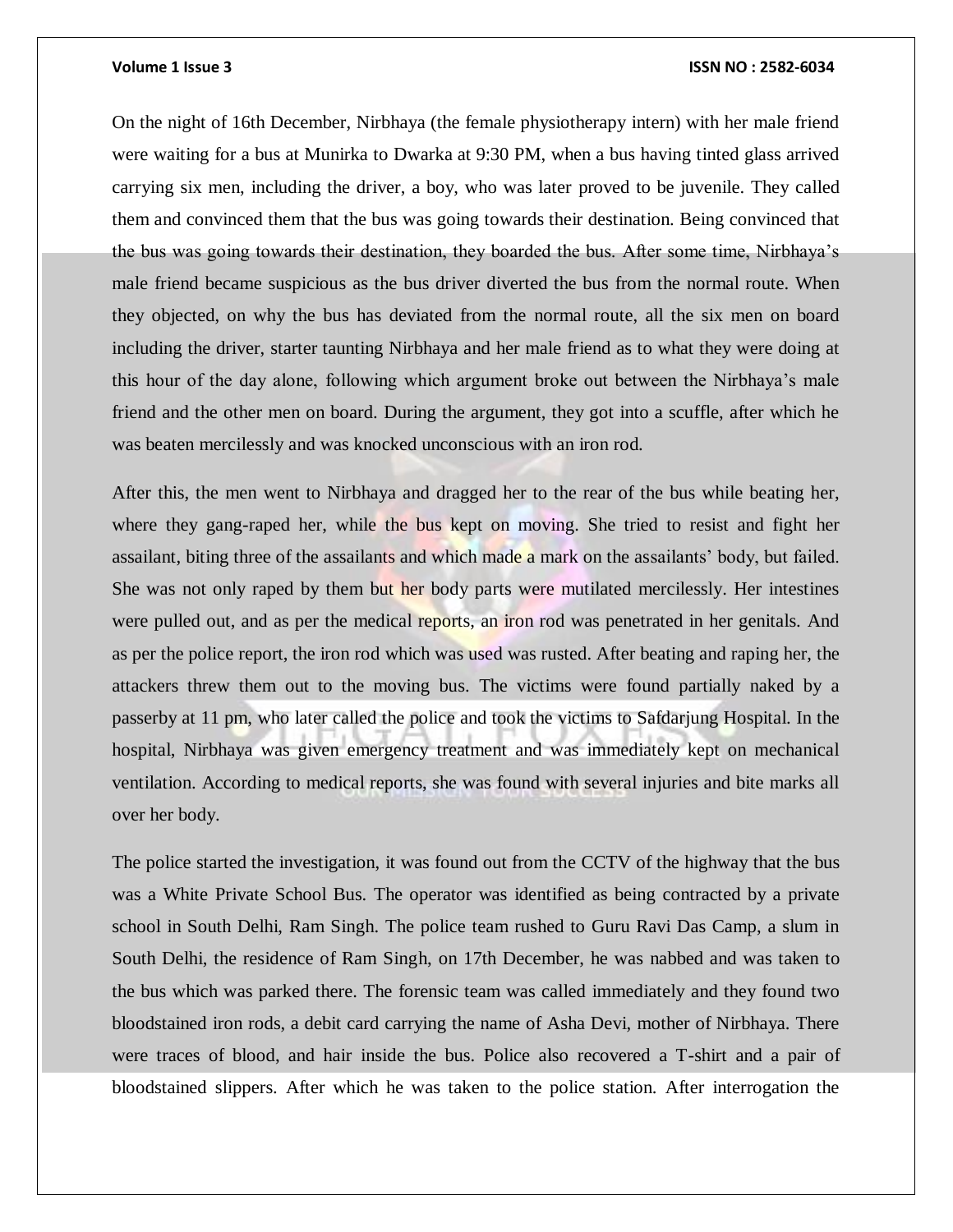police came to know that Mukesh, brother of Ram Singh, had fled to their village, about 300Km away from Delhi in Rajasthan. Mukesh was arrested on 18th December from his village, Karoli, where he was hiding with his parents.

In the afternoon of 18th December, Pawan Kumar, a fruit vendor, was arrested from Guru Ravi Das Camp, where he resides, later on, the same day at 6 pm, Vinay, the gym instructor, was arrested from outside of his gym, again in the neighborhood of Guru Ravi Das Camp in South Delhi. Later, during the interrogation, Ram Singh told the police that Akshay Kumar Singh, the fifth accused, who worked as a cleaner of the bus, was a native of Aurangabad, Bihar. Akshay was arrested from his village on 21st December 2012. The juvenile accused, Mohammed Afroz, who was a native of Badayun in Uttar Pradesh, and was the one who convinced the victims to board the bus, was finally arrested on 21st December, from AnandVihar Terminal, when a spotter identified him on a bus returning from Noida, Uttar Pradesh to AnandVihar Terminal. With the arrest of the juvenile accused, all the six accused were in the custody of the police.

Nirbhaya remained critical and underwent several surgeries, on 19th December. She underwent her fifth surgery, through which her remaining intestine was also removed. On December 21, a committee of best doctors was constituted, in order to ensure that she received the best medical care. Till 25th December, she remained intubated and was kept on life support and her condition remained critical. On 26th December, a cabinet meeting was held, headed by then Prime Minister,Dr.Manmohan Singh, and it was decided to take her to Mount Elizabeth Hospital in Singapore for further treatment. She was then taken to Singapore on 27th December through an air ambulance, during the six-hour flight she suffered a cardiac arrest and was in a near "collapse situation". She was without pulse and blood pressure for about three minutes and became unconscious. She never regained her consciousness in Singapore, on 28th December, her condition became extremely critical. The chief executive officer of the Mount Elizabeth Hospital reported that the victim suffered brain damage, pneumonia, and had an abdominal infection and that she was "fighting for her life". On 29th December, she succumbed to her injuries and her long-fought battle came to an end, at 4:45 am (Singapore Standard Time). She was cremated on 30th December in New Delhi.

#### **Timeline and the Verdict of the Case**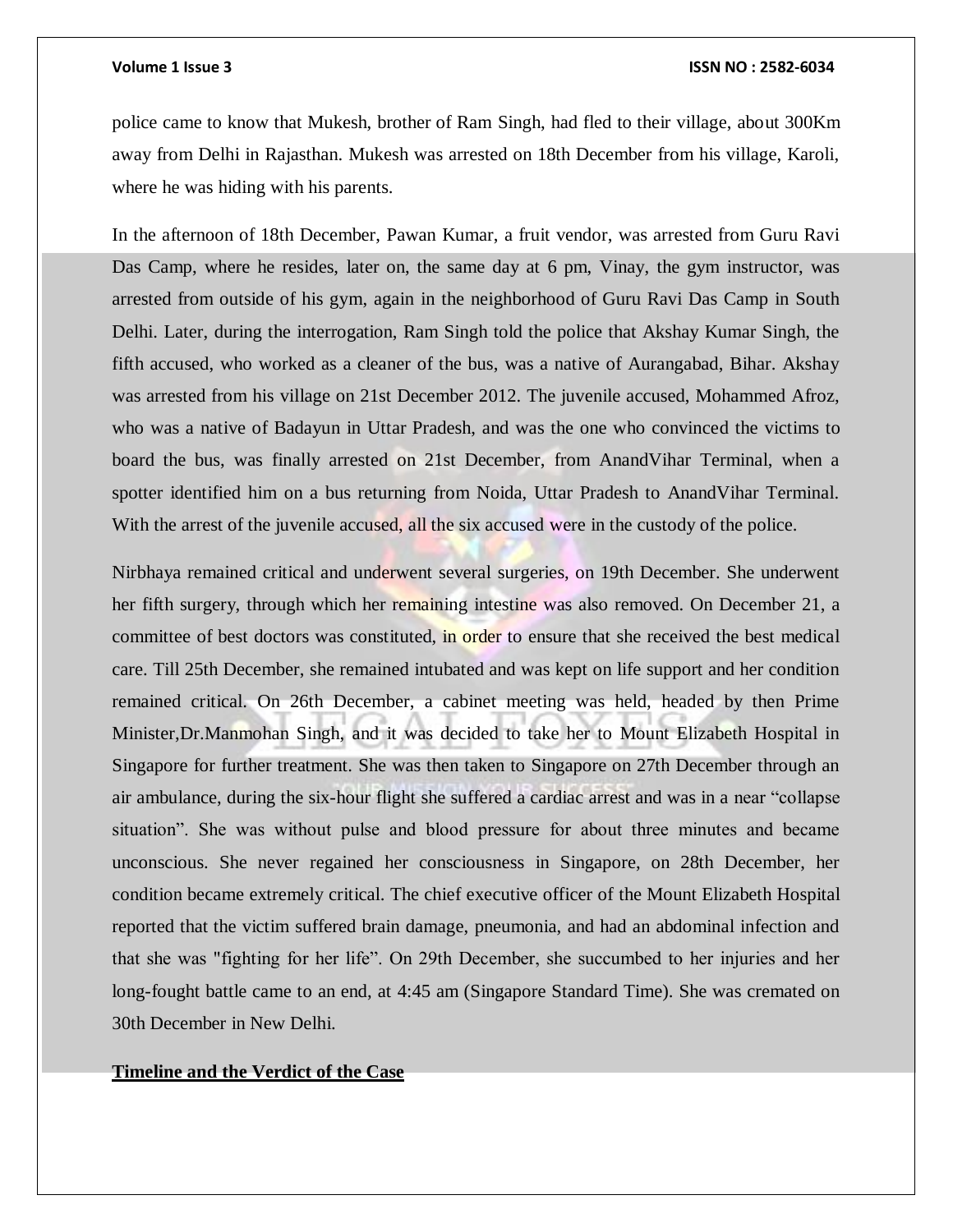### **2013, January 2 to 2013, March 22**

On 2 January 2013, fast track courts were inaugurated by Hon'ble Chief Justice of India,AltamasKabir for speedy trial in cases of sexual offences. The charge sheet against five accused of such monstrous act was filed under Sections 302, 376(2)(G), 120B, 366, 365, 307, 201, 395, 397, 412 of IPC. Court took the cognizance of charge sheet and ordered the proceedings to take place in cameras. On 17 January 2013,fast track courts started proceedings against the five major accused. The Juvenile Justice Board declared that the Juvenile involved was a minor at the time of commission of act and framed charges against the minor accused. On 11 March 2013, one of the five adult accused Ram Singh committed suicide in Tihar Jail. Media was allowed to track the entire proceedings of the court so as to keep it transparent to the common people.

#### **2013, July 5 to 2013, September 23**

On 5 July 2013, Juvenile Justice Board (JJB) concluded the trial against the juvenile and reserved the verdict for July 11. Juvenile washeld guilty of illegally confining and robbing a carpenter on December 16, 2012. The Fast Track Courts heard the final arguments on 22 August 2013 and the verdict was reserved. The Juvenile was convicted for gang rape and murder and was awarded three year term at probation home. However, Mukesh, Vinay, Akshay and Pawan were convicted of 13 offences including unnatural offences, gang rape, murder of the girl, attempt to murder victim's male friend anddacoity. On 13 September 2013, court awarded death penalty awarded to all 4 adult convicts.

### **2014, January 3 to 2014, April 15**

On 3 January 2014, High Cpurt reserved verdict on convicts' appeals. After this, High Court upheld the death penalty to the 4 convicts. On 15 March 2014, Supreme Court stayed execution of 2 convicts, Mukesh and Pawan after they filed the appeals and later, stayed theexecution of other convicts as well.Supreme Court ordered police to present the dying declaration of the victim.

### **2017, February 3 to 2017, December 15**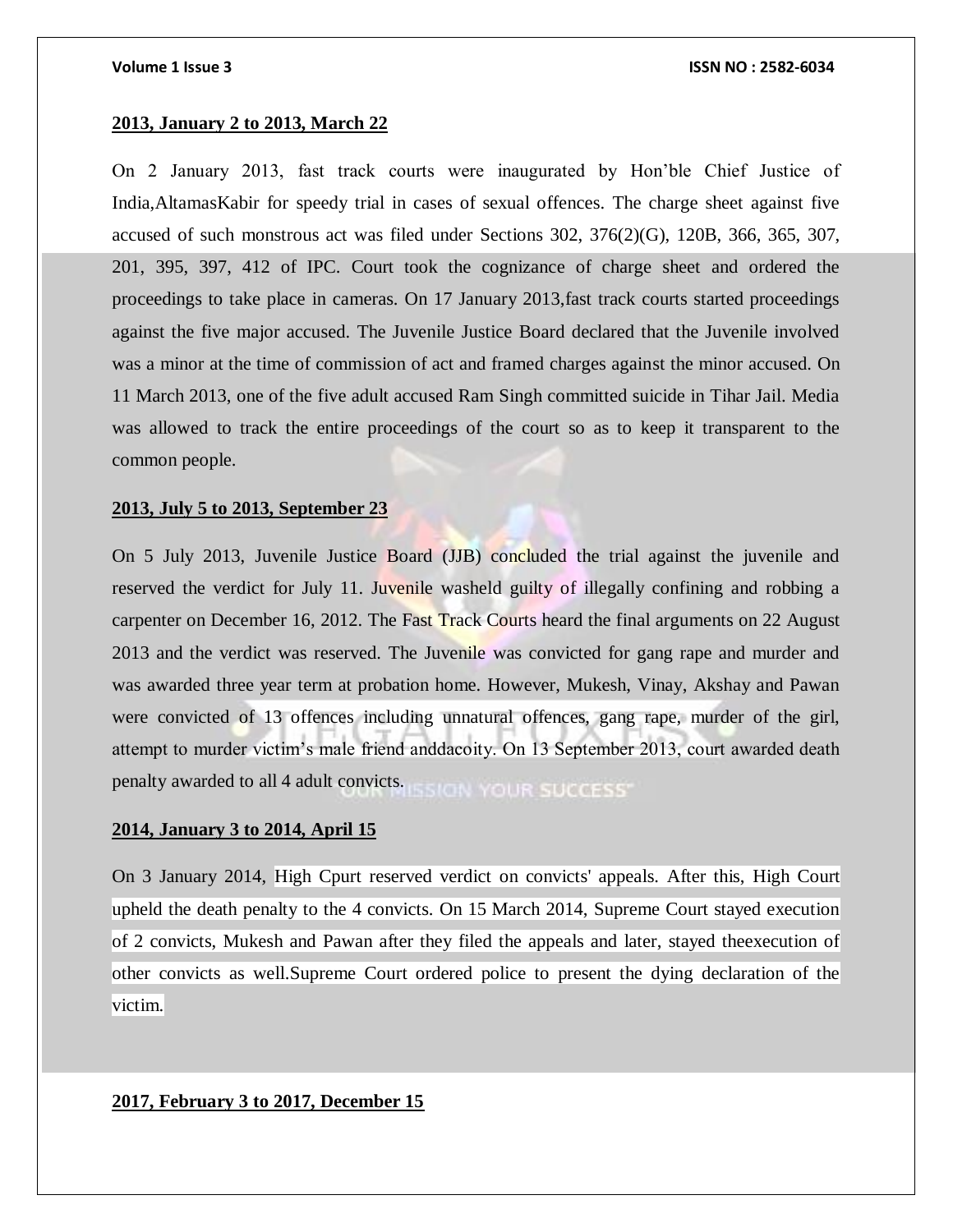After the convicts filed appeal with respect to the death warrant, Supreme Court orderedto start fresh hearing about the death sentence. Since this offence created series of shocks because of its heinous and brutal manner, the Supreme Court considered it to be the **"rarest of rare"** case and upheld the death penalty for the 4 convicts. On 8 November 2017, Mukesh moved to Supreme Court for the review of capital punishment but the Delhi Police opposed his review plea. Later, Vinay Sharma and Pawan Gupta also moved to Supreme Court for the review of capital punishment verdict.

### **2018, July 9 to 2019, December 19**

On 9 July 2018, Supreme Court rejected the review plea of the 3 convicts. Later on 10 December 2019 AkshayThakur moved to Supreme Court for the review of death punishment verdict which was rejected on 18 December 2019. Delhi Court directedTihar authorities to issue a notice to convicts to avail their remaining legal remedies. On 19 December 2019, Delhi High Court dismissed the plea of Pawan Gupta of him being a juvenile at the time of commission of offence.

### **2020, January 6 to 2020, January 31**

Delhi Court ordered the four convicts to be hanged on 22 January 2020 at 7 am in Tihar jail. After this order Mukesh Singh and Vinay Sharma moved a curative petition before Supreme Court and Mukesh Singh also went before the President with the mercy petition. The respective curative petitions filed by the 2 convicts, were rejected by Supreme Court. On 15 January 2020, Mukesh Singh approached the Delhi Court to postpone the date of capital punishment because of his pending mercy petition before the president. The mercy petition was rejected by the president on 17 January 2020 and Delhi Court issued the fresh date of punishment for February 1 at 6 am. After this,PawanGupta moved to Supreme Court, filing a Special Leave Petition which claimed that he was a juvenile at the time of commission of offence and the same SLP was rejected by Supreme Court on 20 January 2020. Vinay Sharma filed mercy petition and the convicts moved to Delhi Court seeking stay on the execution scheduled on February 1 and hence the Delhi Court postponed the execution of death warrant until further order.

## **2020, February 1 to 2020, February 29**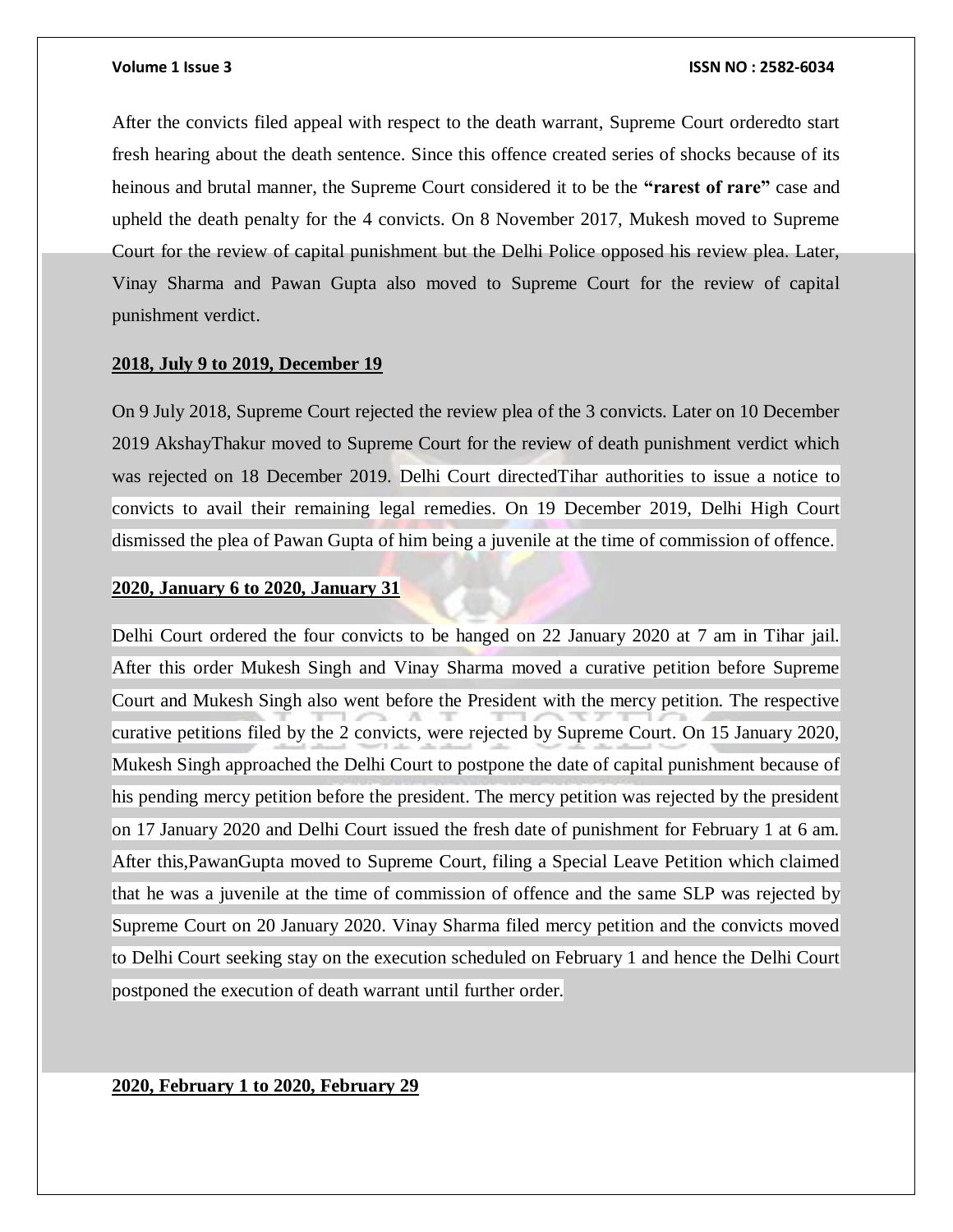Akshay Thakur filed mercy petition and later mercy petition of Akshay Thakur and Vinay Sharma were rejected. Since no pending petitions were there, theTihar Jail authorities approached the trial court to issue fresh date for execution.On 17 February 2020, Delhi Court issued a death warrant for March 3 for all the four convicts of Nirbhaya gang rape and murder case.Pawan Gupta, one of the convicts moved Supreme Court with a curative petition for the commutation of his death sentence to life imprisonment and Akshay Thakur moved a "complete" mercy petition, stating that the previous one was "incomplete".

### **2020, March 2 to 2020, March 20**

Court dismissed thecurative petition filed by Pawan Gupta and the mercy petition filed by him was also rejected. On 5 March 2020, Delhi Court again issued fresh date for death warrant for March 20 2020 at 5:30 am. The three convicts moved to International Court of Justice to seek stay on the execution. AkshayThakur again moved to Supreme Court challenging the rejection of his mercy petition but Supreme Court again rejected it on the same date. On 19 March 2020, Delhi Patiala House Court refused to stay execution scheduled for 20 March so as to provide no way for delay in execution. And finally after waiting for 7 long years all the four adult convicts of Nirbhaya gang rape and murder case were executed on 20 March 2020 at 5:30 am in Tihar jail.

### **Impact and ChangesThe CaseBrought Along**

# **Reaction of the people**

# **OUR MISSION YOUR SUCCESS**

The case brought several developments and changes in the law and perspective of society. The immediate impact of the case was the protests and petitions issued by various groups, organization and even by the common man, on national and international levels. Although protests always remained an important part of showing the rage and dismay to a concerned system, this time it was different, for these rallies and protests were so prominent that it pushed the government and judiciary to take quick action, unlike the other times.

Meanwhile, when the incident came under the media light, the whole country condemned this inhuman and brutal act. Protest from every corner of the nation uproared in solidarity with the victim. Public protests started on 21st December in New Delhi at Raisina Hills and India Gate,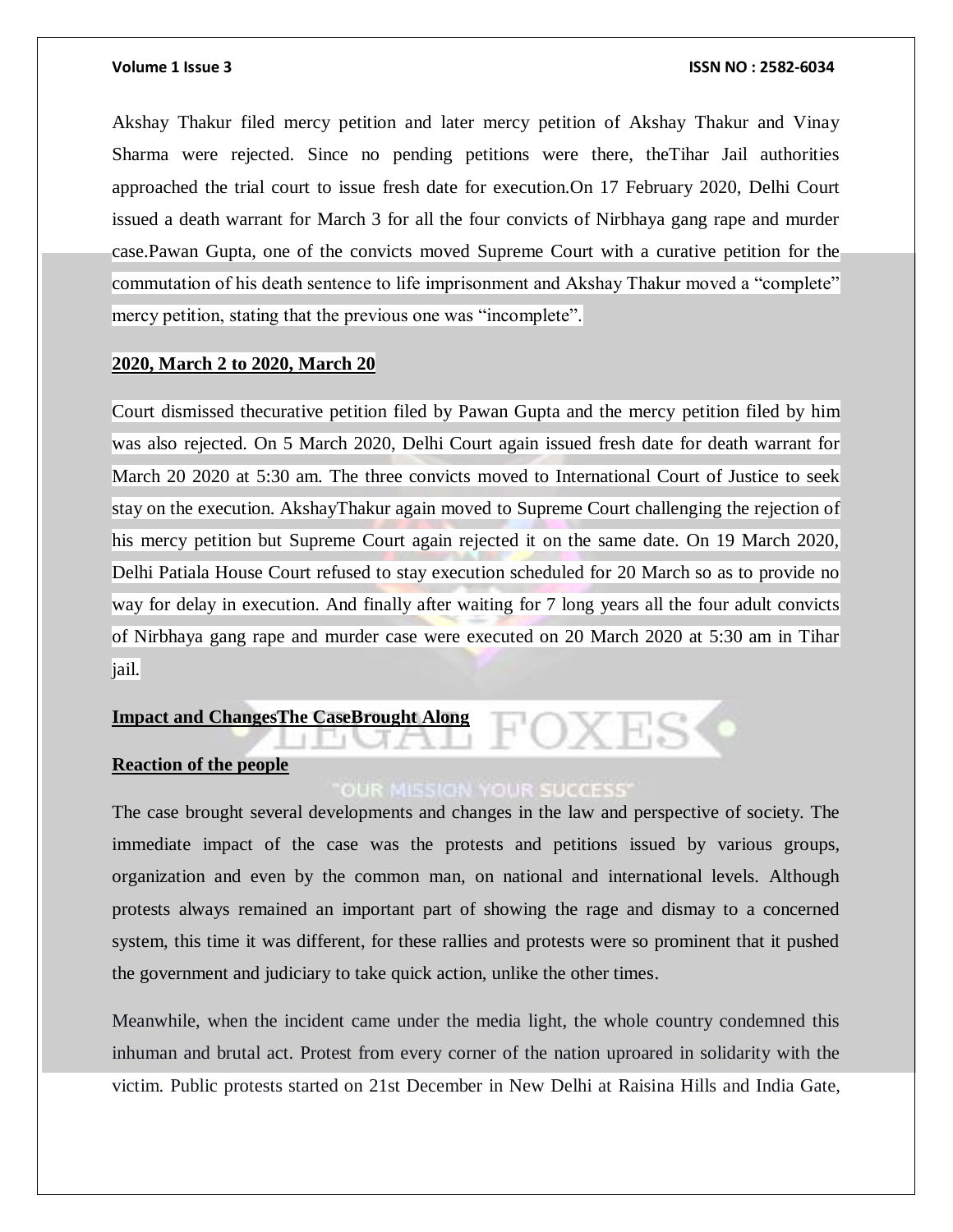thousands of protestors gathered there against the police and the Rapid Action Forces, demanding death penalty for the accused and criticizing the Government's carelessness towards the safety of women in the country. The protestors were subjected to 'lathi charge', and were shot with tear gas shells and water cannon, some were even arrested.

On the other hand in Bangalore, around 600 women gathered to protest against this inhumane incident. Thousands of people in Kolkata marched silently. Similar protests occurred across the nation, at many places people carried out candle march to show solidarity with the victim. On 24th December, an activist, Rajesh Gangwar went on a hunger strike, saying that, "If my death shakes the system and gets them hanged, I am ready to die". Another protest in Chandigarh, Middle Finger Protest, was started by an NGO which was headed by human rights and social activist Prabhloch Singh. On 29th December, when the news of the demise of Nirbhaya came to light, the protest showed more outrage, mourners across the country carried out candle march, and marched wearing black. On 30th December, a large number of people gathered near JantarMantar in New Delhi to protest against the government and to demand a speedy trial. The New Year's celebration was also scaled-down, many clubs and hotels cancelled their New Year events, parties across the country. Not only on domestic, but the public on international levels showed their anger on the matter. This case also brought safety and security condition of a woman once again under severe limelight.

**Changes in Law and Judicial System**

Observing the need of the time and rage from the public, law and policymakers of our country of that time took rapid action to develop and introduce new regulations for strengthening the remaining system. The first step in this direction was the establishment of Fast Track Courts. On 2 January 2013, fast track courts were inaugurated by Hon'ble Chief Justice of India AltamasKabir for speedy trial in cases of sexual offences.

, FOXE

### *The Verma Committee*

A week later after the attack on Nirbhaya, a judicial committee headed by Justice J. S. Verma, a former Chief Justice of India was set up on 22 December 2012. The main object of this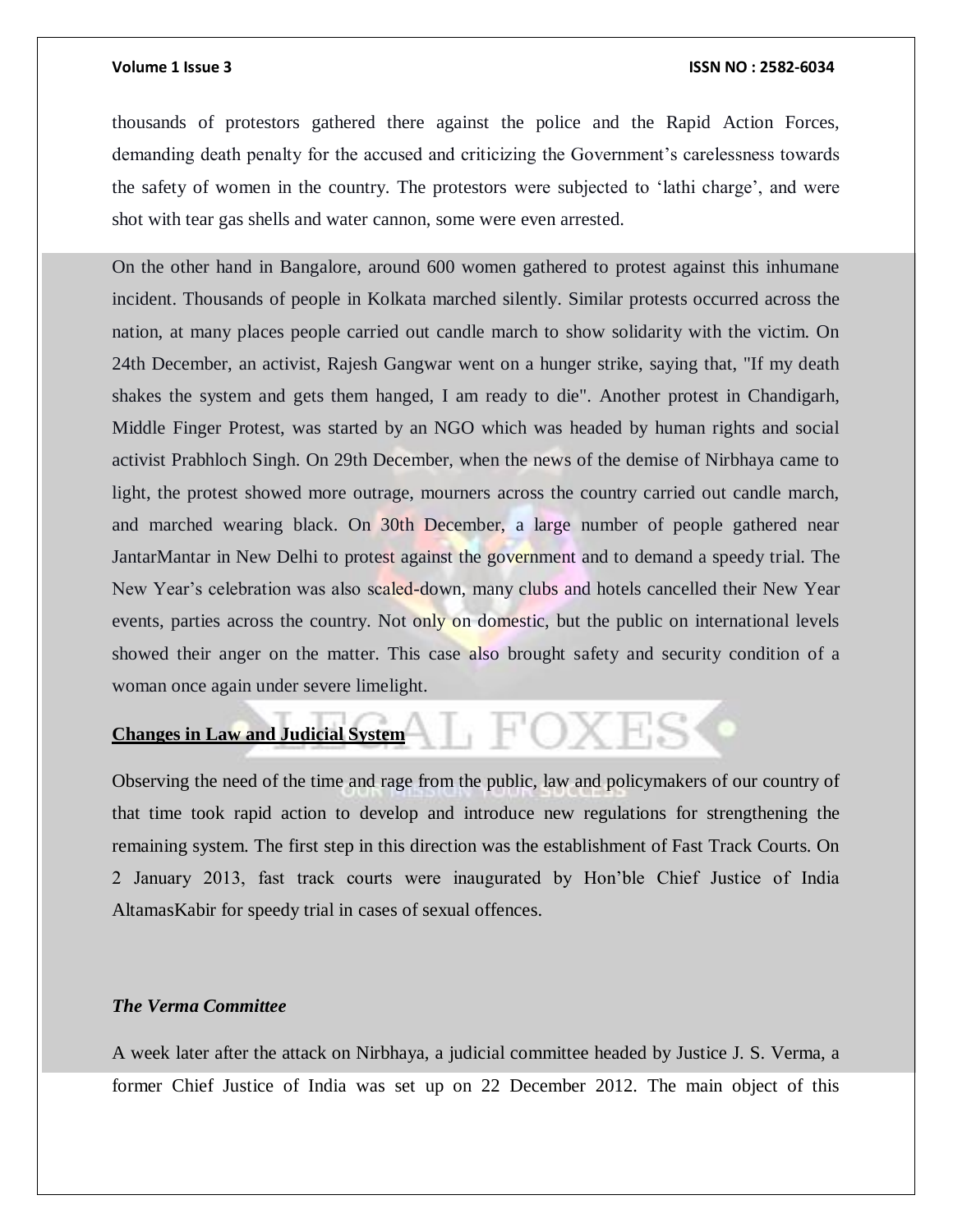Committee was to review and amend the Indian criminal laws as well as ensure speedy trials and renew punishment degrees. The 644-page report of the committee published within a month, set the basis of the Criminal Law (Amendment) Act of 2013.

The Verma Committee indicated that failures on the part of the government and police were the root cause behind the safety of the women. It added certain acts as new offences. Report also recommended criminalizing the marital rape, but this recommendation was not accepted.

### *The Criminal Law (Amendment) Act, 2013*

The Criminal Law (Amendment) Act, 2013 (Nirbhaya Act) was passed by the LokSabha on 19 March 2013, and by the RajyaSabha on 21 March 2013. Laws related to sexual offences in Indian Penal Code, Indian Evidence Act, and Code of Criminal Procedure, 1973 got amendedthrough this Act. The Bill received Presidential assent on 2 April 2013 and came into force from 3 April 2013.

The Act brought several changes in the existing laws and added few acts as new offences.

#### **New Offences added under IPC:**

- Acid attack (326A)-Imprisonment not less than ten years but which may extend to imprisonment for life and with fine which shall be just and reasonable to meet the medical expenses and it shall be paid to the victim.
- Attempt to Acid attack (326B)-Imprisonment not less than five years but which may extend to seven years, and shall also be liable to fine.
- Sexual harassment (354A)-Rigorous imprisonment up to three years, or with fine, or with both in case of offence described in clauses (i), (ii) or (iii). Imprisonment up to one year, or with fine, or with both in other cases.
- Act with intent to disrobe a woman (354B)-Imprisonment not less than three years but which may extend to seven years and with fine.
- Voyeurism (354C)-In case of first conviction, imprisonment not less than one year, but which may extend to three years, and shall also be liable to fine, and be punished on a second or subsequent conviction, with imprisonment of either description for a term which shall not be less than three years, but which may extend to seven years, and shall also be liable to fine.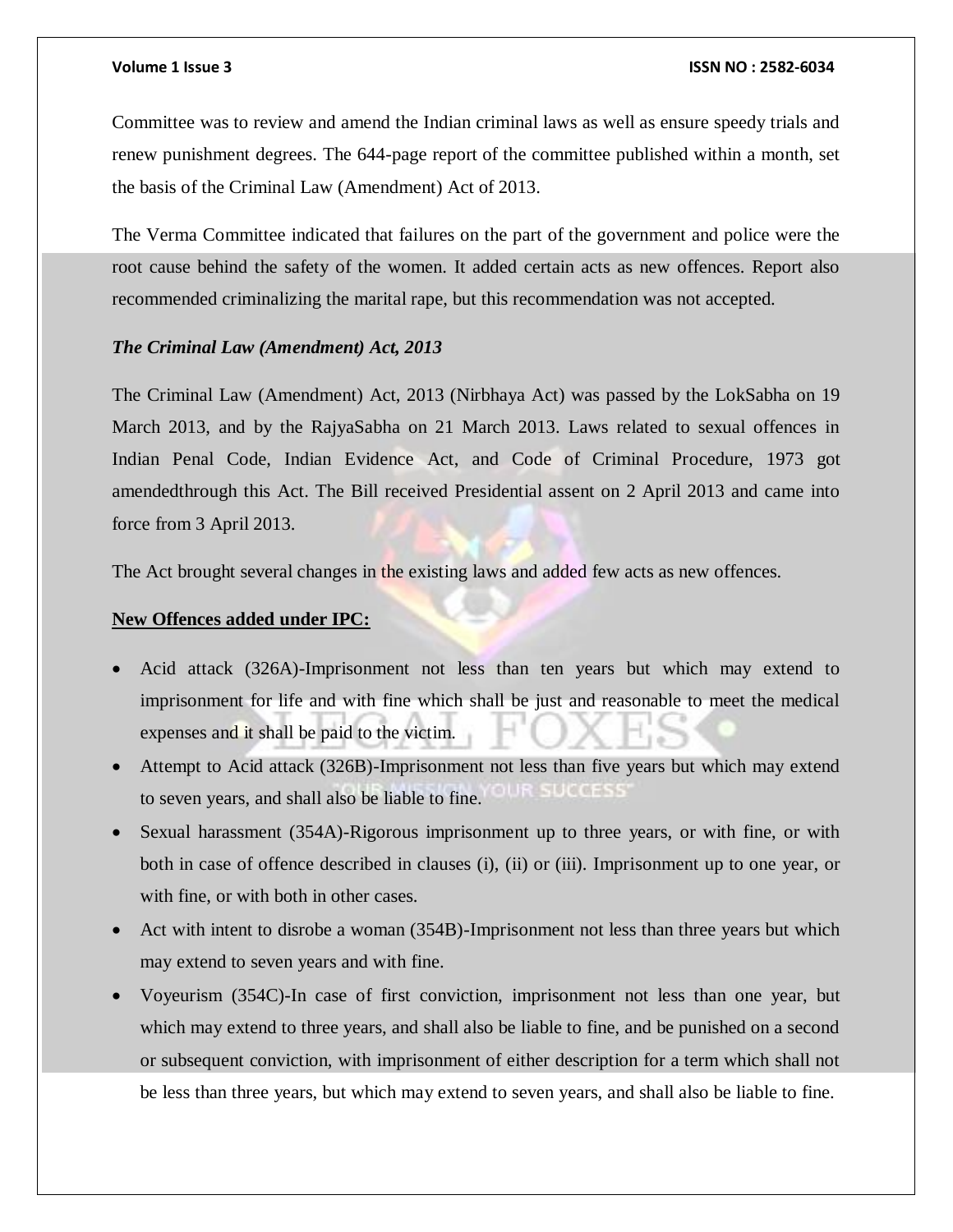Stalking (354D)-Imprisonment not less than one year but which may extend to three years, and shall also be liable to fine.

# **Amendments in IPC Laws:**

- Section 370 of Indian Penal Code (IPC) has been substituted with new sections, 370 and 370A which deal with trafficking of person for exploitation, minor or adult.
- Definition of rape expanded. It further included oral sex as well as the insertion of an object or any other body part into a woman's vagina, urethra or anus. (Section 375 IPC)
- Changed the age of consent- With or without her consent, when she is under eighteen years of age. (Section 375 IPC)
- Also consent should be clearly communicated, and lack of physical resistance will not assume as consent. (S375)
- Whoever, except in the case provided for in sub-section (2), commits rape, shall get the punishment of imprisonment not less than seven years but which may extend to imprisonment for life, and shall also be liable to fine. Whoever falls under the sub-section (2) shall get the punishment of rigorous imprisonment for a term which shall not be less than ten years but which may extend to imprisonment for life, and shall also be liable to fine. (S376)
- Section 376A- Punishment for causing death or resulting in a persistent vegetative state of the victim shall be imprisonment not less than 20 years or may extend life imprisonment to the criminal's natural death.

# **Amendments in Criminal Procedure Code and the Evidence Act:**

- Process of recording the statement of the victim made more victim-friendly and easy.
- The 'character of the victim' presented is now totally unrelated.
- In a case where sexual intercourse is proved, and the victim states in the court that she did not give consent, there is a presumption of 'no consent' by the court.

### *Changes in Juvenile Law*

Nirbhaya case also laid the foundation of the major and drastic changes in Juvenile and delinquency law, which was later amended in the year 2015.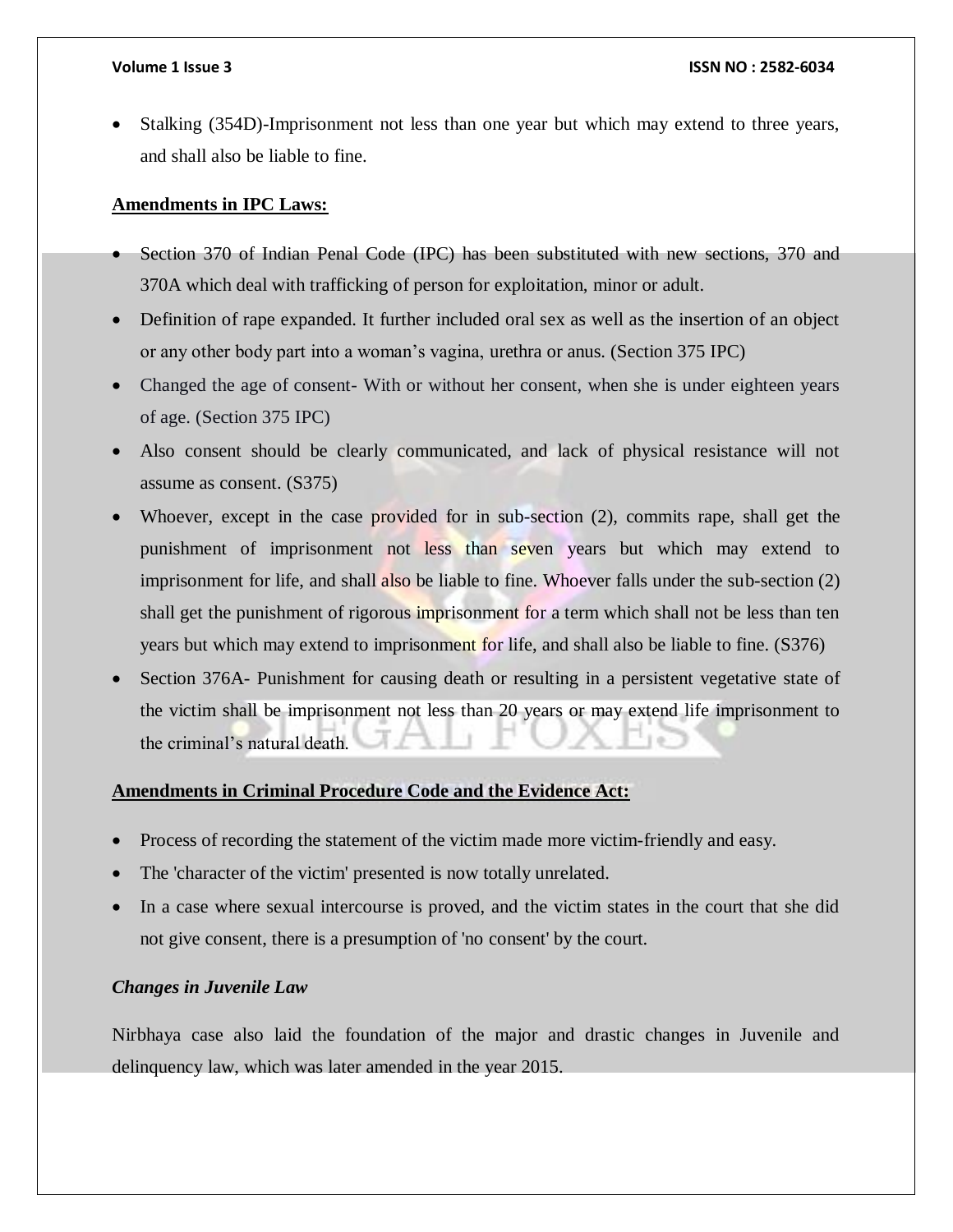The Juvenile Justice (Care and Protection of Children) Amendment Bill 2015 came into force in January 2016 and formed an Act. It was so introduced, because of the need of the changing society and the public outrage after one of the offenders of Nirbhaya case gets easily over the law and justice because he was a few months short of to be 18 years old.

Following are the changes in the Juvenile Justice (Care and Protection of Children) Act, 2015 regarding offences and punishment, which were different in the act of 2000:

- The minor accused of age between 16-18 will be present before the Juvenile Justice Board, and it depends on the discretion of the Board to decide whether the accused should face the trial as an adult or not. The board will include a psychologist and a sociologist too and will judge the charged person on the mental and physical ability.
- Children between 16–18 years of age who commit a "heinous offence" like rape, murder, etc. will be tried as adults.
- "Serious offence" committed by 16-18-year-olds, may be tried as an adult, but only if they are apprehended after the age of 21.
- No juvenile offender (including the ones, tried as adults) can be sentenced to death or life imprisonment without the possibility of release.

# **How Far We Have Come?**

As a matter of fact, the law is a tool of social engineering, and its application in society takes time to show up the results. But let's look back and see if anything around us has changed after the implementation of laws following the Nirbhaya case.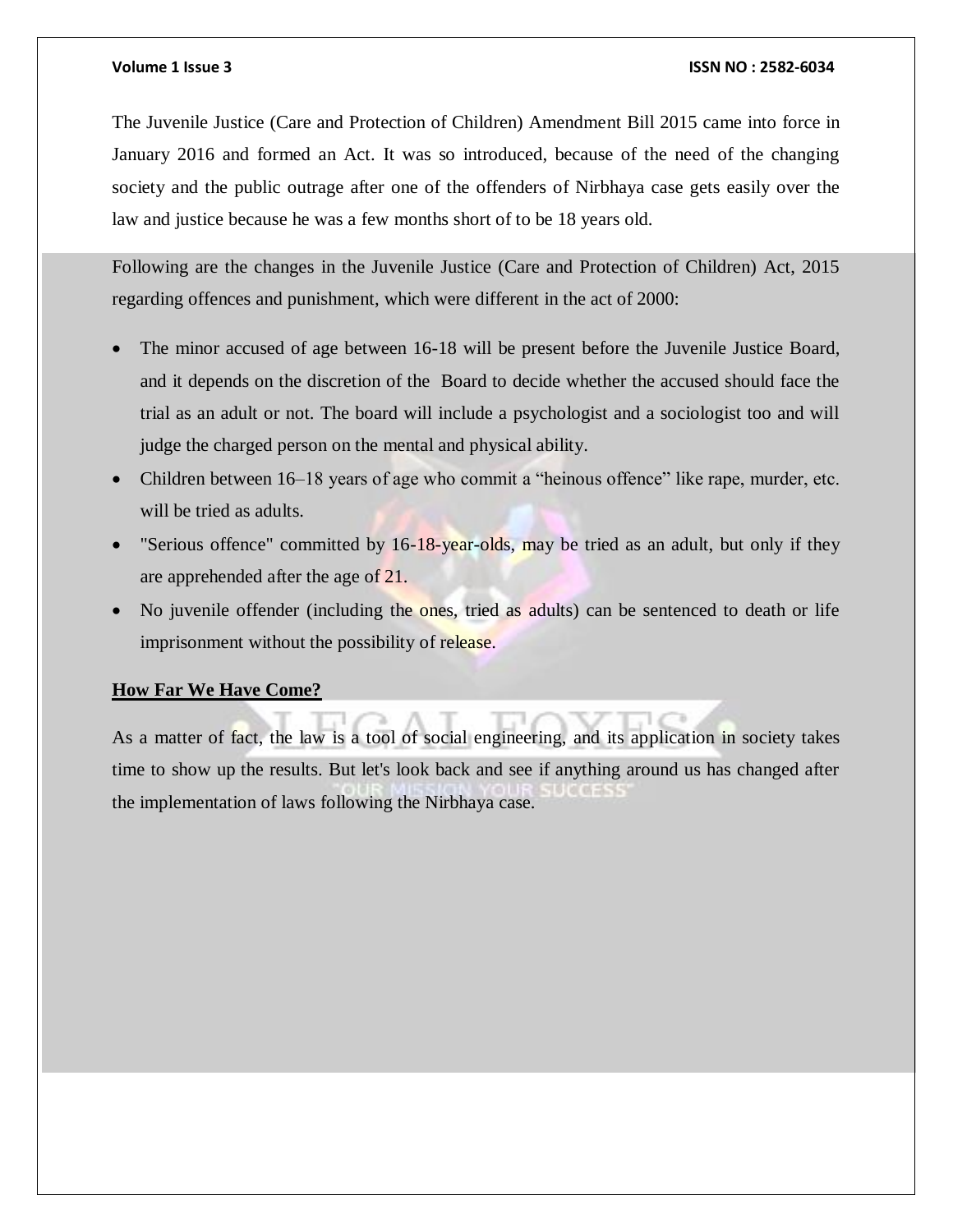

Image credit: [ThePrint](https://theprint.in/opinion/ncrbs-crime-data-is-a-mix-of-fact-fiction-shame-and-honour/310008/)

The above chart clearly shows that the reported cases remained high after the implication of law and the continued awareness about the issue. Only in the year 2017, the reported cases went down for the first time below the levels of 2013, while the convictions rise a bit.

This will lead us to two conclusions- 1. Cases kept on increasing even after suggesting the strict laws, and 2.Cases are being more reported now than it used to before. While both the outcomes are right in their places, we should not forget that the main motives of all these laws were to make a better and safe atmosphere.But the regular media reports and surveys continue to prove that although Nirbhaya case inspired our system to make more rigid laws, the empathy for human life and dignity is still a foreign concept for many.Its example is how the government had